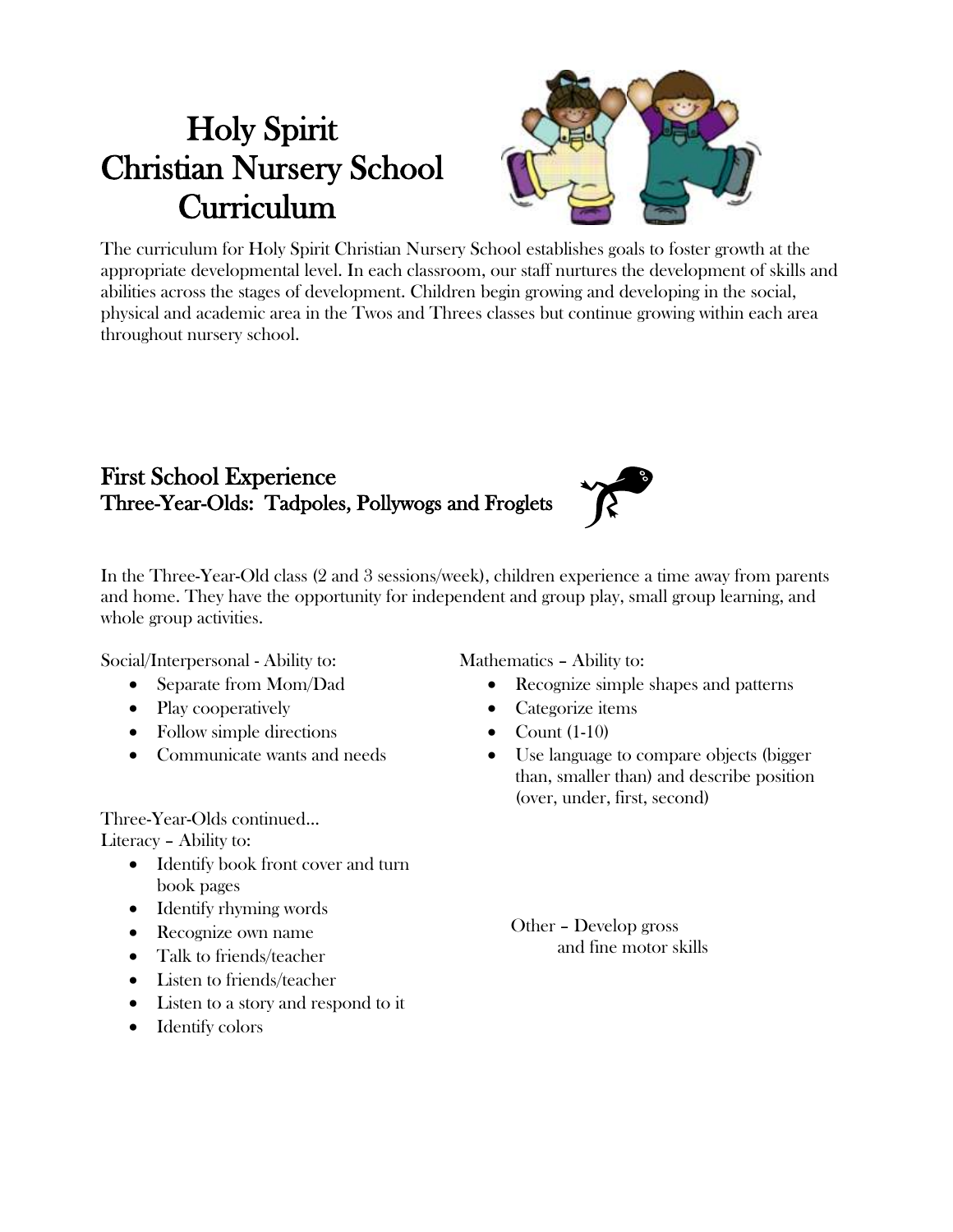### Getting Ready for Kindergarten Four and Five-Year-Olds:

## Cubs… Panda Bears & Brown Bears



The Panda Bears (4 sessions/week) and the Brown Bears (3 sessions/week) experience play, group activities, and small and whole group learning. Children learn through play, stories, songs and activities. Early literacy and mathematics skills are intertwined within the activities and play. At the end of this experience, some children will move into kindergarten and some will attend another year of nursery school.

Social/Interpersonal – Ability to:

- Be a friend
- Play cooperatively
- Attempts new activities
- Work well with others
- Be part of a classroom community
- Participate in group discussion
- Follow simple directions
- Communicates wants and needs

Literacy – Ability to:

- Talk and listen to friends/teacher
- Identify and make up words that rhyme
- Listen to a book and respond to it
- Identify letters and letter sounds
- Write own name

#### Cubs… Polar Bears



The Polar Bear Classes (4 sessions/week) is designed children who are five or almost five years old, children whose parents choose an extra year of pre-school or whose birthday just misses the school cut-off. They experience time to learn and/or enrich early literacy and mathematics skills while expanding friendship and social skills within a small classroom community.

Social/Interpersonal - Ability to:

- Be a friend
- Play cooperatively
- Work well with others
- Be part of a classroom community
- Participate in group discussion
- Follow directions
- Communicates wants and needs
- Attempt new activities

Mathematics – Ability to:

- Recognize numbers (1-20)
- Categorize items by attribute
- Recognize and create simple patterns
- $\bullet$  Count (1-20)
- Recognize and reproduce simple geometric shapes
- Participate in group problem solving

Other Areas –

Mathematics – Ability to:

- Recognize numbers (1-20)
- $\bullet$  Count (1-20)
- Categorize items
- Recognize and create simple patterns
- Identify shapes

Other Areas

- Develop gross motor skills
- Develop fine motor skills…cut, draw simple shapes, hold pencil correctly